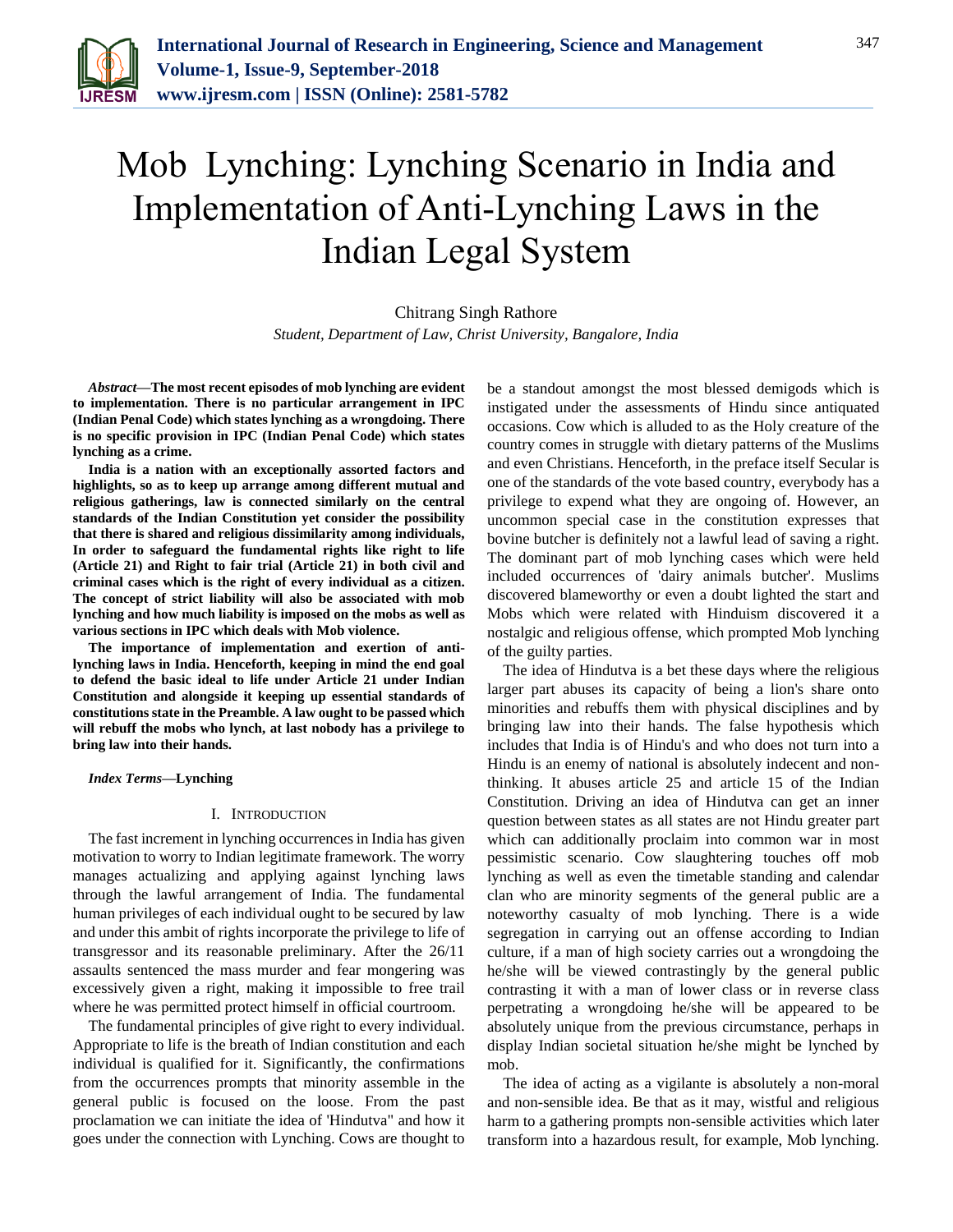

Law is equivalent for everybody and similarly actualized on the subjects. That is the reason because of increment in mob lynching occurrences there ought to be an appropriate law against the frightful demonstration and right of the guilty party ought to be secured by the law.

## II. HISTORICAL PROSPECTIVE

Recognition to see an issue relies upon ethical quality, and profound quality changes now and again. Also, in the event that we jurisprudentially break down, ethical quality changes laws. Lynching isn't something new to examine on, it has been happening since quite a while period. Prior to American Civil rights development, Lynching was thought to be a legitimate support for whites against the dark individuals. Violations which constituted Rape, Murder, and Sexual Intercourse with a white lady, burglary and the sky is the limit from there. These were the violations which were authorized and executed by the state however a mass mob accepted the state's position in its grasp. Blacks which were then called Negros were blamed for perpetrating wrongdoings and were lynched by general society or mass mob. The violations classification for lynching additionally constituted insignificant wrongdoings. The separation was at its pinnacle and even on insignificant violations blacks were hanged till death.

In Missouri, mob lynching occurrence was a standout amongst the most stinging episodes of racial mob lynching which was never distributed however under Mark Twain's perception which prompted worry of 'The United conditions of America' transforming into 'The United conditions of Lyncherdom'. The lynching in United conditions of America finished amid the twentieth century with happening to the Civil rights development. Charles Lynch presented the idea of Lynch amid the season of American upheaval. The root of the word Lynch additionally prompted the presentation of 'Lynch Laws' i.e. discipline without preliminary. The real meaning of lynch alludes to as put to death, particularly by hanging, with no lawful specialist and by the demonstration of (mob activity). Amid the American Civil development, the condition was the rush of hostile to lynching development was non-vivacious at first however many dissident's endeavors made the counter lynching development a solid one and fiery as well. "Nobody in this section of the country believes the old threadbare lie that Negro men rape white women. If Southern white men are not careful, they will over-reach themselves and public sentiment will have a reaction; a conclusion will then be reached which will be very damaging to the reputation of white women."

Still in The United States of America being a federal state it does not cover all states which have anti-lynching laws. In India, mostly the victims of mob lynching have been minorities since ages but there are few exceptional cases like Kashmiri pundits who after the Indian independence were settled on the southern region of Kashmir were one of the minority groups in the whole state of Jammu and Kashmir. Due to religious conflicts between Hindu and Muslims, the Kashmiri pundits were removed from the state by the majority of Muslims and at that point of time there were various cases of violence and mob lynching which were done on Kashmiri pundits. As in America we have observed a conflict on the basis of race and colour which led to mob lynching incidents, in India the mob lynching is based majorly on Communal and religious conflicts. The caste system in India has also played a role in discrimination which has also led to mob lynching incidents.

## III. LYNCHING INCIDENTS WHICH GAVE RISE TO IMPLEMENTATION AND EXERTION OF ANTI-LYNCHING LAWS IN INDIA

Mob brutality laws are expressed under the IPC which will be talked about later in the paper. These Mob savagery laws does not completely cover the ambit of mob lynching and no strict obligation is emerged on the mob. Thus, nobody is held at risk for mob lynching contrasting it with the power of wrongdoing which is finished by the mob. Subsequently, the episodes which set off the Anti-Lynching laws are a noteworthy thought and premise of my paper and considering and examining of these occurrences will build up a solid thinking and reinforcement to the goal of the paper.

First we will consider the first reasoning of mob lynching which is 1) Religious and communal.

- > Dadri Lynching
	- Held in 2015
	- Bisara Village, Uttar Pradesh
	- Issue- Mohammed Akhlaq and his son Danish was accused of slaughtering and theft of cow calf and storing its meat for consumption. When knowledge of this fact came into the observance of Hindus, then a Hindu mob Lynched the father and the son for this fact.
	- Fact- It is considered one of the first Mob lynching cases which was religious based in the name of cow and beef.
- $\triangleright$  Chatra District Lynching
	- Held in 2016
	- Chatra district, Jharkhand
	- Issue- A mob named as 'Gau Rakshak' brutally lynched 2 people belonging to Muslim community named Ansari and Imteyaz Khan who were accused of Smuggling as well as selling cows and oxen in the market.
- Alwar Lynching
	- Held in 2017, April
	- Alwar, Rajasthan
	- Issue- Some people of Muslim community of accused for cattle smuggling and slaughter. They were lynched by a Hindu mob.
	- Fact- The police department of Alwar had filed a case against Khan for smuggling but he was permitted by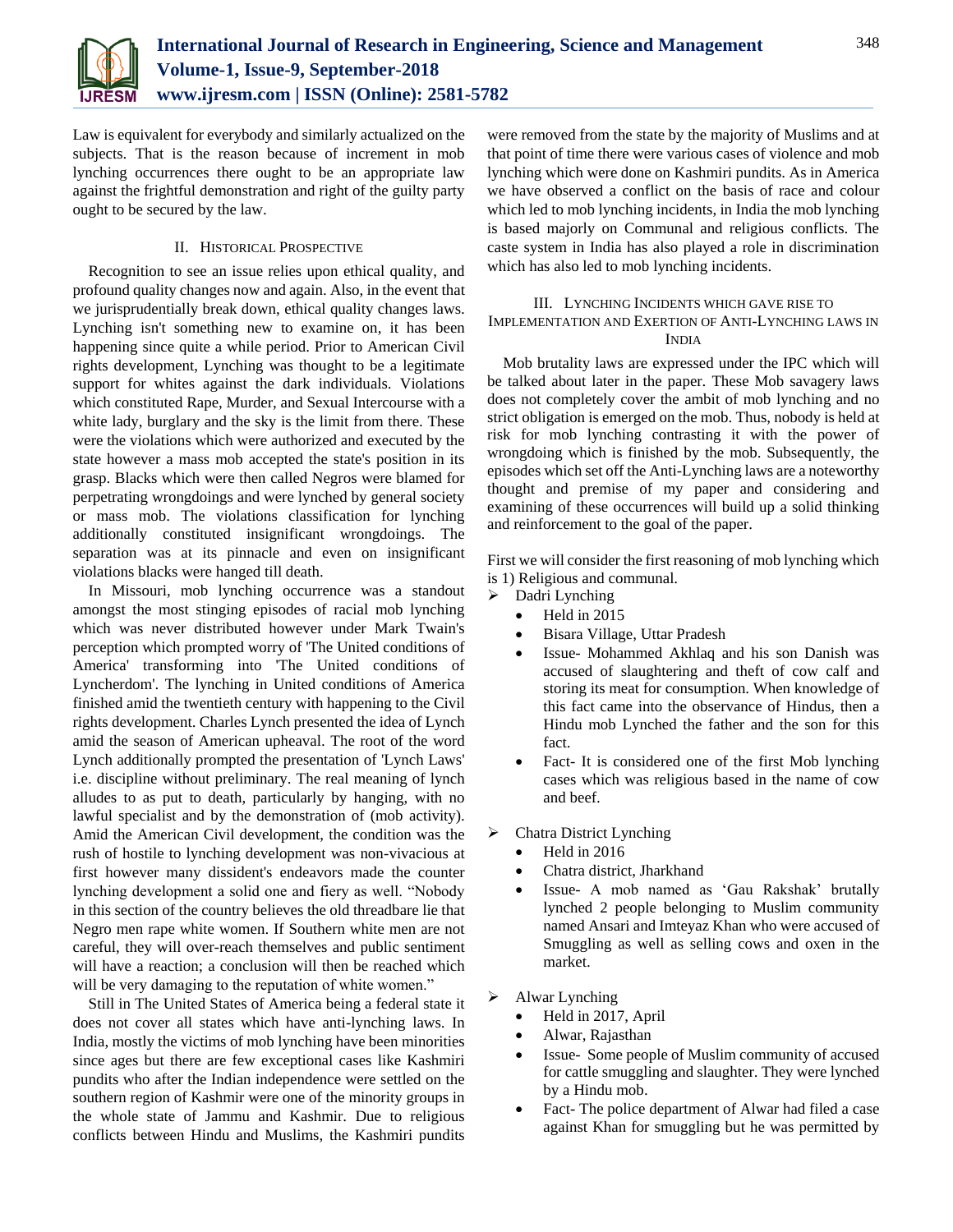

the government as he had a valid license for transportation.

- Haryana Lynching
	- Held in 2017, June
	- Tughlagabagh, Haryana
	- Issue- 3 Muslim brothers were travelling on the train from Tughlagabagh to Ballabhgarb. The brothers were mob lynched by the members in the train becauses of suspicion of carrying beef along with them.
	- Fact- One of the brother died named Junaid and the other brothers survived multiple stabs.

Secondly, now we will consider caste system i.e. mob lunching on lower caste or backward classes of people as a state of reasoning:

- Delhi Lynching
	- Held in 2017, Delhi
	- Issue- A rickshaw driver stopped some college students who were intoxicated at that point of time from urinating on a public wall, as it was restricted there. The intoxicated students got furious and burst in anger which led to Lynch.
	- Fact- Rickshaw driver was killed in the incident of mob lynching.

Thirdly, Other various reasons which involve reasoning of mob lynching other than Religious and caste reasoning:

- $\triangleright$  Dimapur Lynching
	- $\bullet$  Held in 2015
	- Dimapur, Nagaland
	- Issue- A person was accused of rape, A group of angry mob entered into the jail where he was arrested and lynched him
	- Fact- The person who committed rape was Syed Farid Khan, who was a muslim whereas the girl who was raped was from Hindu backround. This could also be included in Religious and communal reasoning of lynching.
- > Kherlanji Massacre
	- Held in 2006, September
	- Issue- Due to land disputes, where around 50 villagers entered forcefully into the house and lynched the family comprising 4 daughters. The act was so gruesome that females of the family i.e. wife and daughter were paraded naked in the whole village. Later on murdered them.
	- Fact- One of the first cases of Lynching filed in India.

**MASUKA bill- '**Manav Suraksha Kanoon' (MASUKA) – National Campaign against Mob Lynching.<sup>1</sup>

## Why require MASUKA?

The current laws for mob lynching which were expressed before aren't sufficient to make a strict obligation. The current laws don't characterize lynching as a sort of offense. There is a need of particular definition under the Indian Penal Code. Cases are recorded with respect to mob lynching however absence of speed in preliminaries prompt long postponements in judgment, MASUKA charge constitutes fast preliminaries as well and not just quick preliminaries. The lawful support of this bill will repay the casualties and help in recovery of groups of the casualty. The bill will characterize lynching as an offense and furthermore manage the purpose for start of aim of the mob to lynch.

## *Advantages of MASUKA:*

- Rehabilitation of victim's family
- Compensation provided to victim's family
- Speedy justice by set up of special courts
- Protection of witness- Protection of Identity of witnesses to the lynching
- Responsibility of mob lynching incidents allotted to SHO of the area- This will create extra awareness and care among police about the mob lynching incidents.

Under the umbrella of MASUKA we cannot define what all will be covered but according to bill it will cover following aspects such as:

- Victims of a specific community- majorly backward classes of people
- Suspicions of Cow slaughter
- People representing political interest from the campaign.

IV. IS PUNISHMENT FOR MOB VIOLENCE UNDER IPC ENOUGH TO BRING A DETERRENCE AMONG PEOPLE WHO PARTICIPATE IN MOB LYNCHING?

There are different Sections in IPC which manage Mob brutality however the inquiry emerges climate is it adequate for making prevention impact on the mobs who partake in mob lynching? Climate is it enough to make a strict obligation on the individual from mob?

The responses to these inquiries are there in the target of the paper itself. The effort and execution of against lynching laws makes a need among the Indian legitimate framework. This need can be depicted as a need of individuals to ensure their rights and permit them reasonable preliminary. Everybody ought to merit experiencing a legitimate procedure and methods, nobody has a privilege to rebuff another whether independently or in mob. Just legitimate assents and military requests (with thinking supported up) can take life of some other being. We have laws for person who takes away right of other individual however imagine a scenario where there are gathering of person who have conferred wrong like a mob.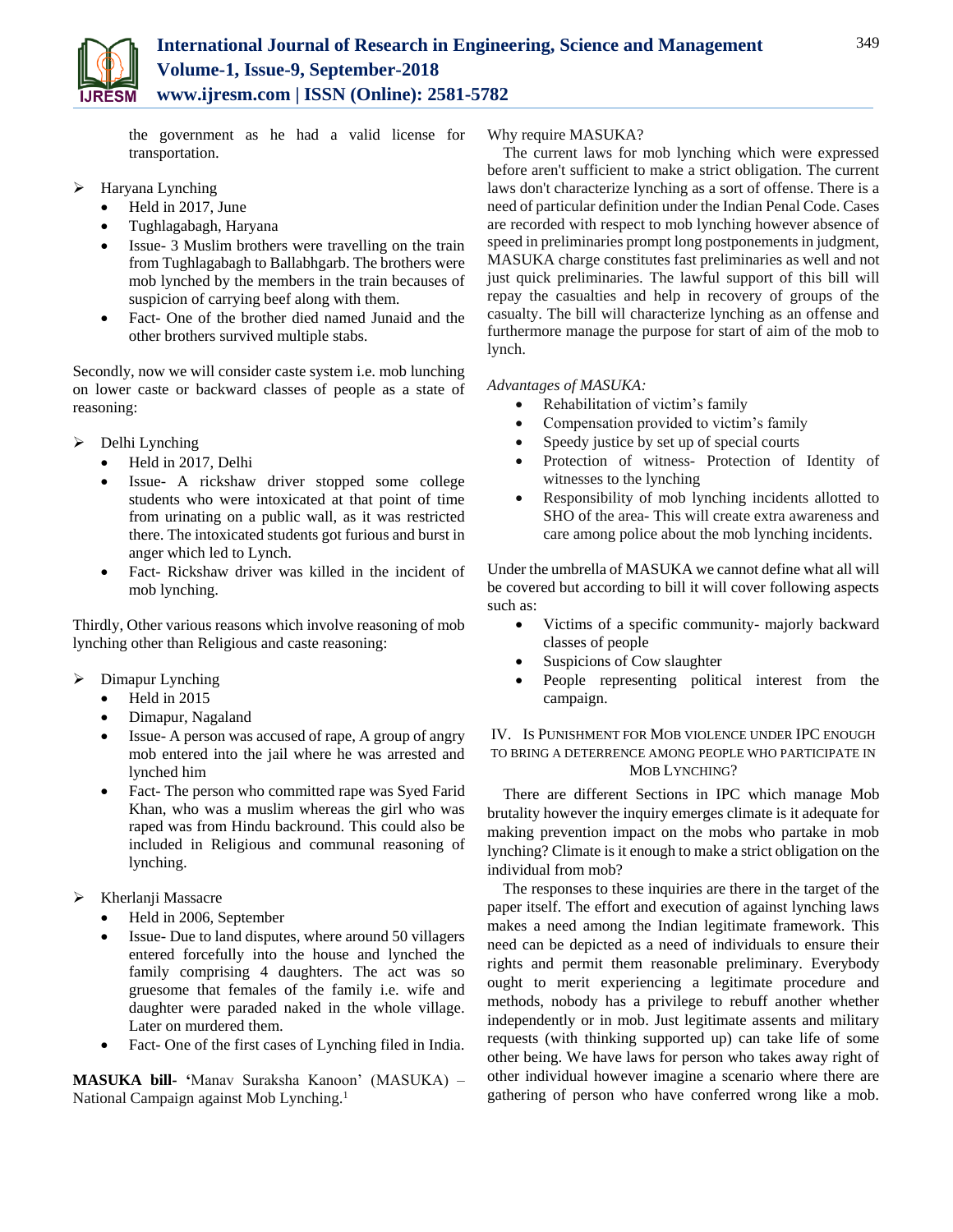

Nonappearance of strict obligation makes a requirement for usage of laws which are of hostile to lynch nature. However, we will talk about climate these laws are compelling for Mob lynching or not:

Section 302 of Indian Penal Code: Section 302 of IPC defines punishment for murder. It states that whoever commits murder shall be punished with death, or imprisonment for life and shall also be liable to fine.

Section 304 of Indian Penal Code: Culpable Homicide not amounting to murder. Whoever commits culpable homicide not amounting to murder shall be punished with imprisonment for life, or imprisonment of either description for a term which may extend to ten years, and shall also be liable to fine.

Section 307 of Indian Penal Code: Attempt to Murder. Whoever does any act with such intention or knowledge, and under such circumstances that, if he by that act caused death, he would be guilty of murder, shall be punished with imprisonment of either description for a term which may extend to ten years, and shall also be liable to fine and if hurt is caused to any person by such act, the offender shall be liable either to imprisonment for life, or to such punishment as is hereinbefore mentioned. When any person offending under this section is under sentence of imprisonment for life, he may, if hurt is caused, be punished with death.

Section 323 of IPC Punishment for voluntarily causing hurt.—Whoever voluntarily causes hurt, shall be punished with imprisonment of either description for a term which may extend to one year, or with fine which may extend to one thousand rupees, or with both.

Section 325 of IPC Punishment for voluntarily causing grievous hurt. Whoever, except in the case provided for by section 335, voluntarily causes grievous hurt, shall be punished with imprisonment of either description for a term which may extend to seven years, and shall also be liable to fine.

These punishments which is provided above will only be applicable for a group of people in mob lynching. These punishments have to be read with the sections provided below.

Section 34 of IPC. This section defines common intention. When a criminal act is done by several persons in furtherance of the common intention of all, each of such persons is liable for that act in the same manner as if it were done by him alone.

If a mob committed murder, then this section will make all the person that was part of the mob will be committed with the section of murder with this section.

Section 141 of IPC: This section deals with unlawful assembly. An assembly of five or more persons is designated an "unlawful assembly". If an assembly commits any wrong to anyone, they all will come under this unlawful assembly and will be prosecuted with the punishment.

Section 149 of IPC: Every member of unlawful assembly guilty of offence committed in prosecution of common object. If an offence is committed by any member of an unlawful assembly in prosecution of the common object of that assembly, or such as the members of that assembly knew to be likely to be committed in prosecution of that object, every person who, at the time of the committing of that offence, is a member of the same assembly, is guilty of that offence.

If there is a common objective of a mob for example a mob with common object of punishing the cow traders will come under this section.

Section 147 and 148 of IPC: In this section, rioting and its punishment is defined. Whoever is guilty of rioting, being armed with a deadly weapon or with anything which, used as a weapon of offence, is likely to cause death, shall be punished with imprisonment of either description for a term which may extend to three years, or with fine, or with both.

Section 120B of IPC: criminal conspiracy. If a group of people conspire to commit an offence punishable with death or imprisonment will be liable under this section.

#### V. CONCLUSION

Under the worldwide human rights, there is an arrangement which express that everybody has a privilege to go under reasonable preliminary. Here we need to centre around what is a reasonable preliminary, where each individual has a privilege to safeguard himself/herself. Each Individual is by birth proprietor of rights, ideal to life. Nobody can take away ideal to life from another, not in any case a mob.

The ongoing cases are expanding however alongside increment they are developing as well. Mob lynching is another kind of mobocracy. In this exploration we have perceived how the idea of lynching has risen, how it has been developed amid American Civil rights development. Still not all states in America have hostile to lynching laws because of their elected structure of government.

India is a nation with an exceptionally assorted factors and highlights, so as to keep up arrange among different mutual and religious gatherings, law is connected similarly on the central standards of the Indian Constitution yet consider the possibility that there is shared and religious dissimilarity among individuals. Keeping in mind the end goal to check the vibrations of the contention, law controls the start of a contention. After Independence there has been a contention amongst Hindus and Muslims, and greater part of mob lynching cases are gotten from 'dairy animals butcher' occasions or even a doubts prompts mob lynching. Frivolous issues prompt mob lynching where innocents are caught and are denied of their right.

Henceforth, keeping in mind the end goal to defend the basic ideal to life under Article 21 under Indian Constitution and alongside it keeping up essential standards of constitutions state in the Preamble. A law ought to be passed which will rebuff the mobs who lynch, at last nobody has a privilege to bring law into their hands. Just by the task of law, Military request or characteristic demise can take life of any individual. A burden of strict risk ought to be forced which will make an obstacle impact with respect to society who include in mob lynching. My examination objective is to build up an all-around directed